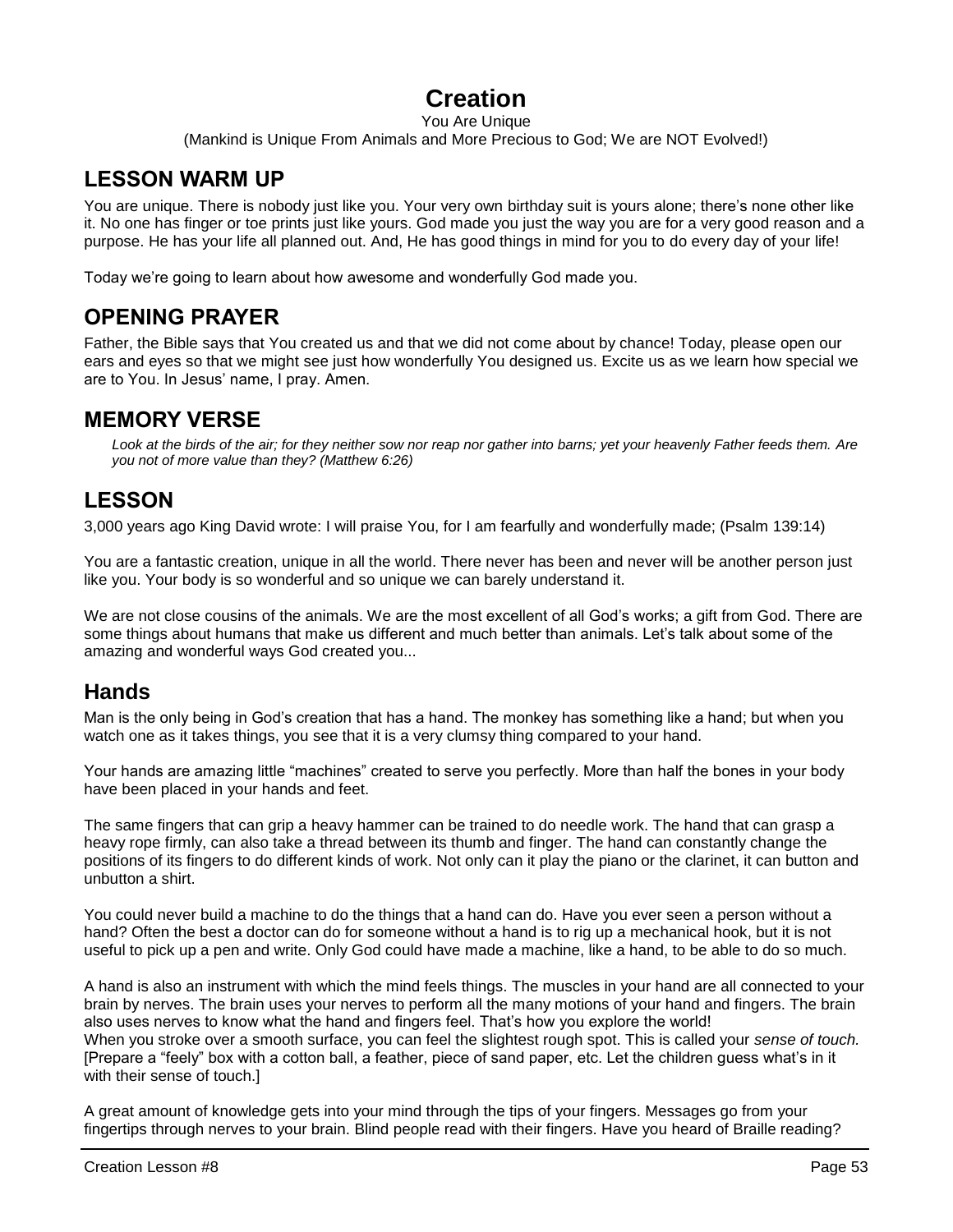Blind people pass their fingertips over tiny bumps which represent the letters of the alphabet.

## **Mind**

The Bible tells us that God made man in His own image (Genesis1:27). We are not like animals; we do not have to act on instinct. We have a mind that can think and make decisions. We are far more intelligent than animals. We can design and make things, appreciate beauty, write poetry, and do arithmetic. We can be creative; we can paint pictures, compose music, invent machines and build houses.

Only people are able to make expressions on their faces that correspond with their feelings. We smile when we are happy and we cry when we are sad. We laugh at funny things, even at ourselves when we do silly things.

God created mankind to take care of the animals and to tend the trees and crops. God created mankind in His own image so that He could have a friendship with us. We can know God as well as we know our own daddies. Animals can't know God. He created humans with the ability to think about God and have feelings of love and appreciation for Him. Animals can't do that.

God has also given man a conscience that makes us aware of right and wrong. We can choose whether or not we will obey our parents. And, best of all, we have a spirit made to fellowship with God.

## **Speech**

Only humans have the ability to develop languages and speak. He created us with the ability to speak so that we can talk to Him and so that He can talk to us. The most important way God talks to us is when we read the Bible. We're the only part of God's creation that can understand His word.

## **Conclusion**

We are special in God's creation. God knows and loves each of us personally. Even in our deepest sorrow, God cares! David wrote in the Psalms that God puts our tears into a bottle (Psalm 56:8). God knows every problem we have and sees every tear that we shed. He even knows the number of hairs on our heads (Matthew 10:30).

How many of you know God as your best Friend?

## **Closing Prayer**

Father our bodies are so wonderful it proves to us that we did not just come about by chance, but that You designed us. Thank You for showing us today just how marvelous we are. We know that You have a reason and a purpose for everything You do. Show us each day how we might fit into Your master plan for our lives. In Jesus' name, I pray. Amen.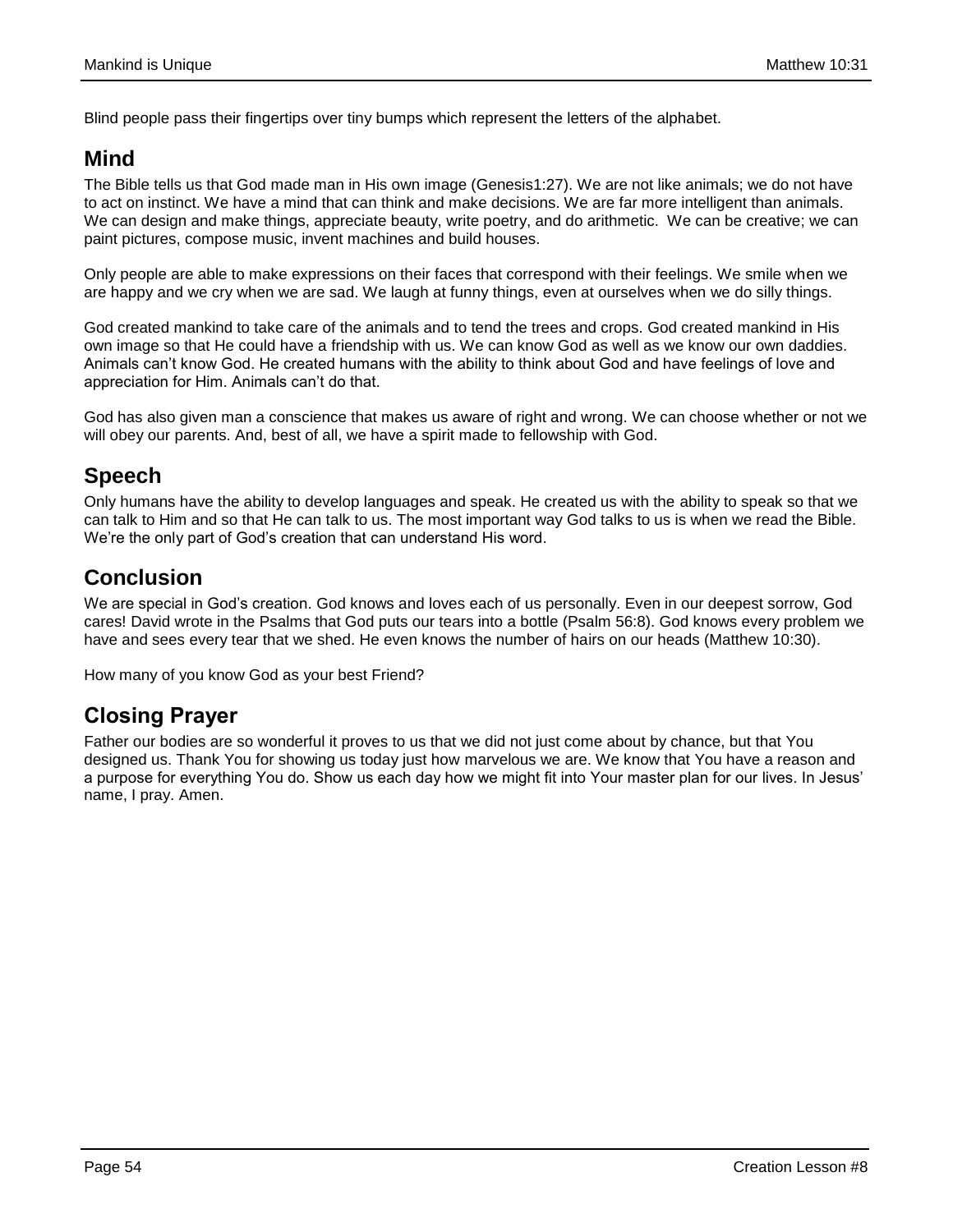# **LEARNING CENTERS**

### **Imagination Station**

(Craft Center)

Choose one of the following craft projects:

### *1. Make Your Own Skin Prints*

Get a soft-lead pencil (#2) and rub it on a paper until you get a dark blob. Pick up a smudge of that blob with your finger. Take a clean piece of sticky tape and put that on your dirty fingertip. Then take the tape off, and lay the tape on a clean piece of paper. Presto; your very own fingerprint!

### *2. Thummies (Fingerprint Pictures)*

Your fingerprints are unique. So are your talents and abilities. Use your fingerprints to create a unique scene.



### *Materials*

- White paper
- Washable ink
- Inkpad
- Pencils or a fine-point felt-tip pen
- Crayons or markers

### *Directions*

- 1. Use pencils, pens, or markers to sketch a picture. Be sure to leave areas where fingerprints can be incorporated into your sketch.
- 2. Pour washable (non-waterproof) ink on an empty inkpad.
- 3. Press your thumb on an inkpad, and then press it on a piece of paper. With a fine-point felt-tip pen, add details to your thumbprint to create an animal, a person, or a silly character. Draw ears, whiskers, and a tail to make a cat, or add spots, legs, and antennae to make a ladybug. There are many fun creations you can make with thummies. Try using your pinky or index finger for prints in different sizes and shapes. Or press four or five thummies in a row to make a caterpillar. Use thummies to decorate greeting cards and stationery or to illustrate a story.
- 4. Write the memory verse at the bottom.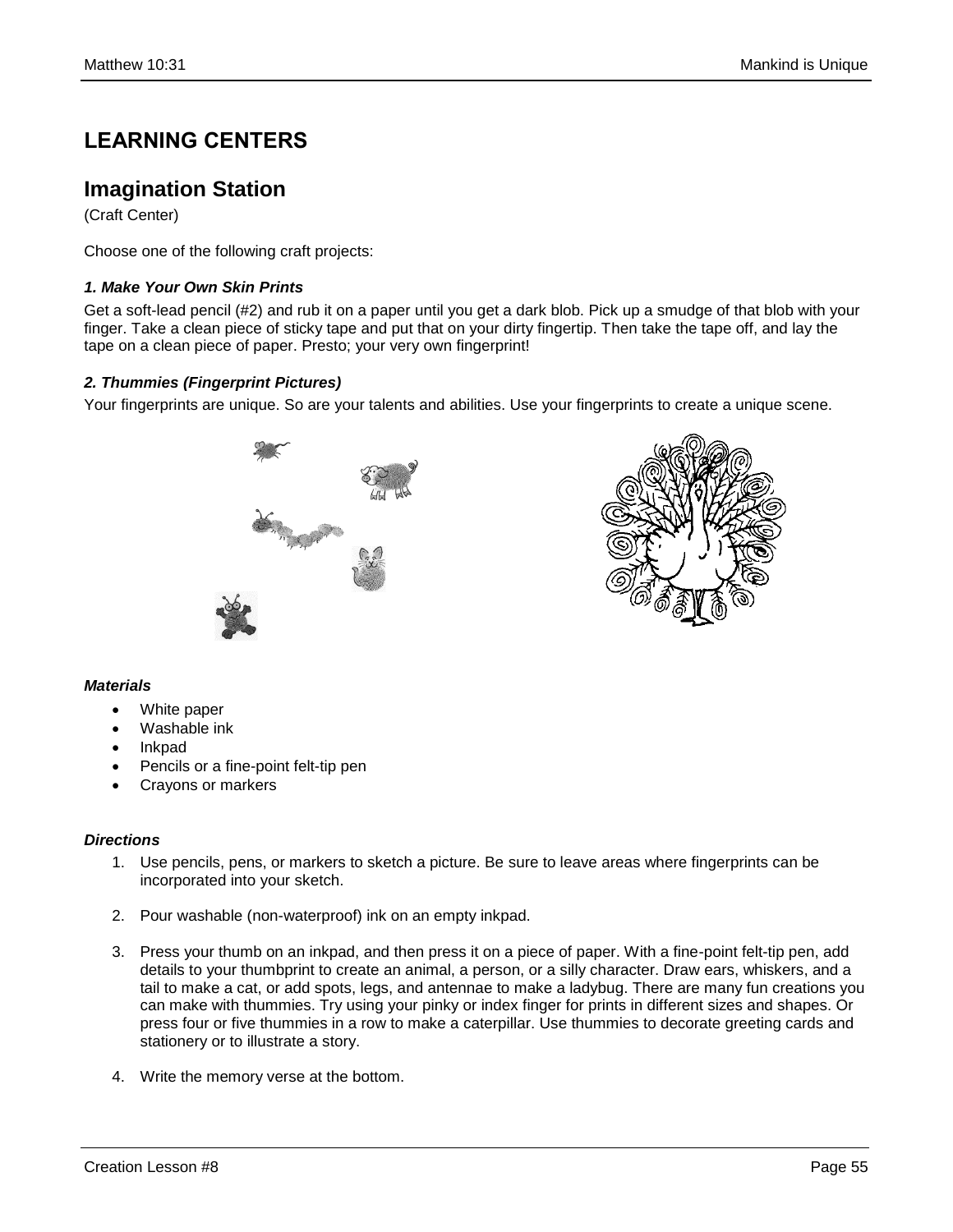## **Fun House**

(Game Center)

### *1. Telephone*

Test your sense of hearing. Play the "telephone" game where one person whispers something in another's ear and that person begins to pass the message down the line. See if the end person gets the right message!

### *2. Creation Bean Bag Toss*

As suggested in Lesson Two, make seven large circle targets. Decorate each to depict a day of creation. Divide the children into two teams and ask them questions about today's lesson (see below). If a team gets a correct answer, one child gets to toss a beanbag for points. Make the points 1,000 times the # of the day of creation. For example, if the bag lands on Day #5 the team gets 5,000 points. Give prizes for all.

### *Review Questions for Bean Bag Toss*

- 1. What did God create on the sixth day of creation? *(animals and humans)*
- 2. When were fish and birds created? *(On the fifth day of creation)*
- 3. What was created after the sixth day? *(Nothing!)*
- 4. What does the Bible mean when it says that God created things "according to its kind?" *(Things reproduce their own kind)*
- 5. Did God think snakes were good when He created them? *(Yes)*
- 6. Why did God create mankind? (To have someone to talk to and to love)
- 7. Why does God use the plural form, "let us make man in our image" is verse 26? *(God is three persons)*
- 8. How did God create Adam? (He took some dust from the ground and made a man. Then put breath into the man and made him alive.)
- 9. How did God create Eve? (He caused Adam to fall into a deep sleep. He took one of Adam's ribs and made woman from it.)
- 10. What do you think it means that God "created man in His own image"? (We can think and be creative. We have the ability to love, be patient, forgiving, kind and faithful. We can know God and have a real friendship with Him and talk to Him and love Him.)
- 11. Why did God want mankind to reign over the animals? (God wanted us to be His representative to take care of them and to enjoy them.)
- 12. What did all the animals and people eat at first? (Only vegetables and fruits)
- 13. How many actual 24-hour days did it take God to create the world? (Six)

### *3. Staying Cool*

### *What You Need*

- An oral thermometer
- A watch
- An adult partner
- A pencil and paper to record your results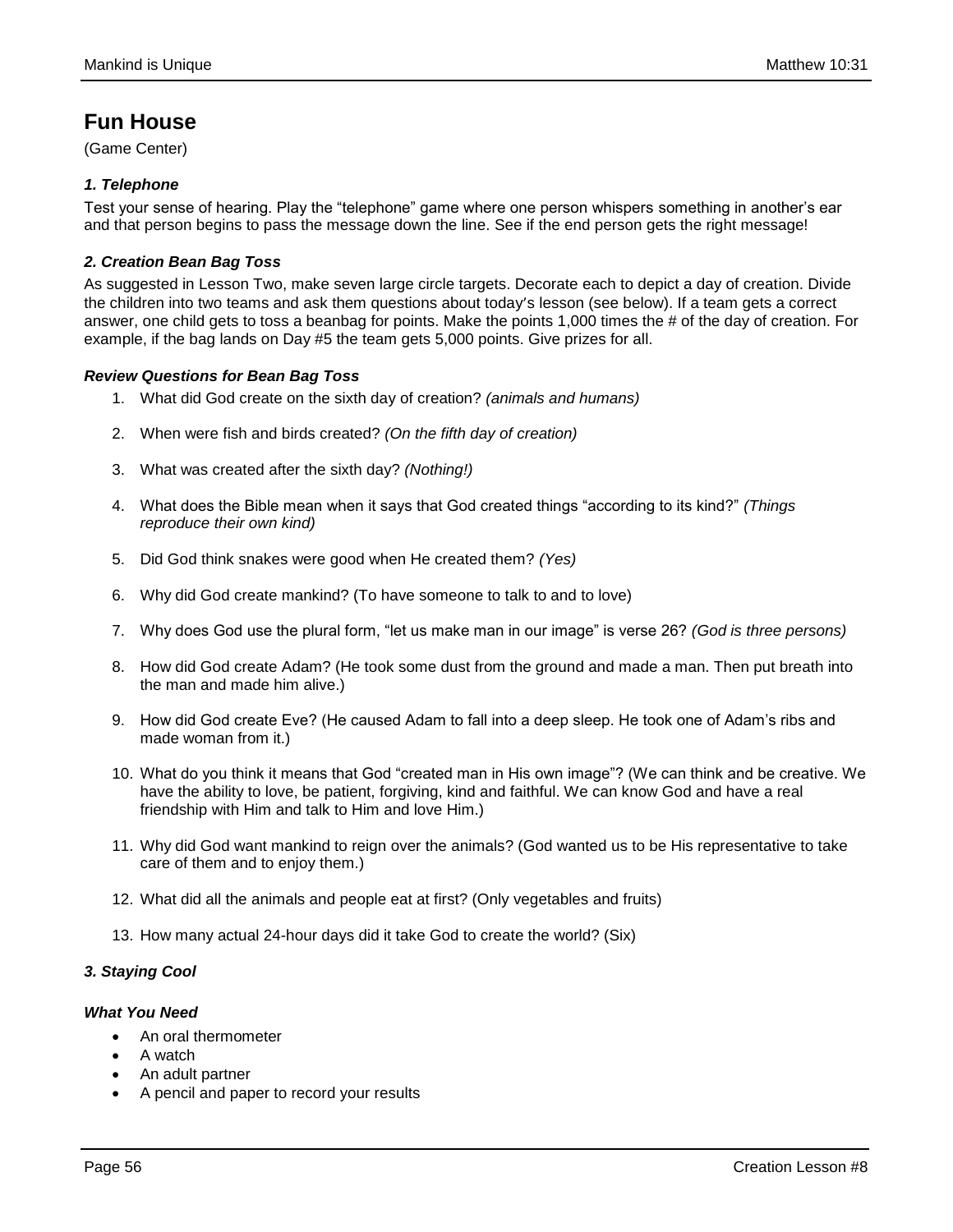#### *What You Need to Do*

- Record your temperature
- Record the # of breaths you take in a minute
- Find your pulse and record your heart rate (# of beats per minute)
- Do 5 minutes of aerobic exercise (run in place, jumping jacks, etc.)
- Repeat the measurements

#### *What Do You See?*

The exercise caused your body to heat up and your heart and breathing rates to increase. If you're fair-skinned, your face, neck and shoulders may have turned redder. That's because your blood was heated by the exercise. This may have caused you to sweat. But, as you rested, your body sent your hot blood closer to your skin so the heat could escape. God designed us to sweat; it helps us to cool off.

God designed you to need rest. It's good for you to exercise, but your body could never keep it up non-stop. Your body needs rest; it puts everything in order!

### **God's Weird and Wonderful World**

(Science Center)

#### *Discover How Fearfully and Wonderfully You are Made*

How many of you realize just how neat your body is? Within the next minute, the following things will happen inside your body:

- Your heart will beat approximately 75 times.
- Four quarts (1 gallon) of blood will pass through your heart.
- You will breathe eighteen times.
- Your lungs will process over six quarts (12 gallons) of air.
- Your skin will tell you whether the air around you is hot or cold.
- Your ears will hear dozens of noises.
- Your eyes will see thousands of colors.
- Your brain will block out all unnecessary information.

Your body is a wonderful machine, with all the parts working together to enable you to live, move, and grow.

#### *1. Appreciate Your Eyes*

God gave you two eyes so that you can see distances correctly. This helps you watch a ball.

Balance yourself on one foot with your arms at your sides with your eyes wide open. Stand that way for a full minute. Then close your eyes. Try to stand that way for a minute.

Now, try catching a ball with only one eye open.

#### *2. Appreciate Your Hands*

Spread out your hands and look at your thumbs. Now move your thumbs into the palms of your hands. Because you can move your thumbs like that you can eat pizza, telephone a friend, and write a letter.

(You'll need help with this one) Put your thumb in the palm of your hand, and then tape it there with masking tape. Do the same with the other thumb. Then tape the rest of your fingers on each hand together. Try to pick up a pencil and write your name. After a while, you'll thank God for fingers.

#### *3. Appreciate Your Skin*

Your very own birthday suit fits you perfectly with folds and pleats in all the right places. It grows as you grow, mends itself when torn, is waterproof and germproof, and comes with a lifetime guarantee.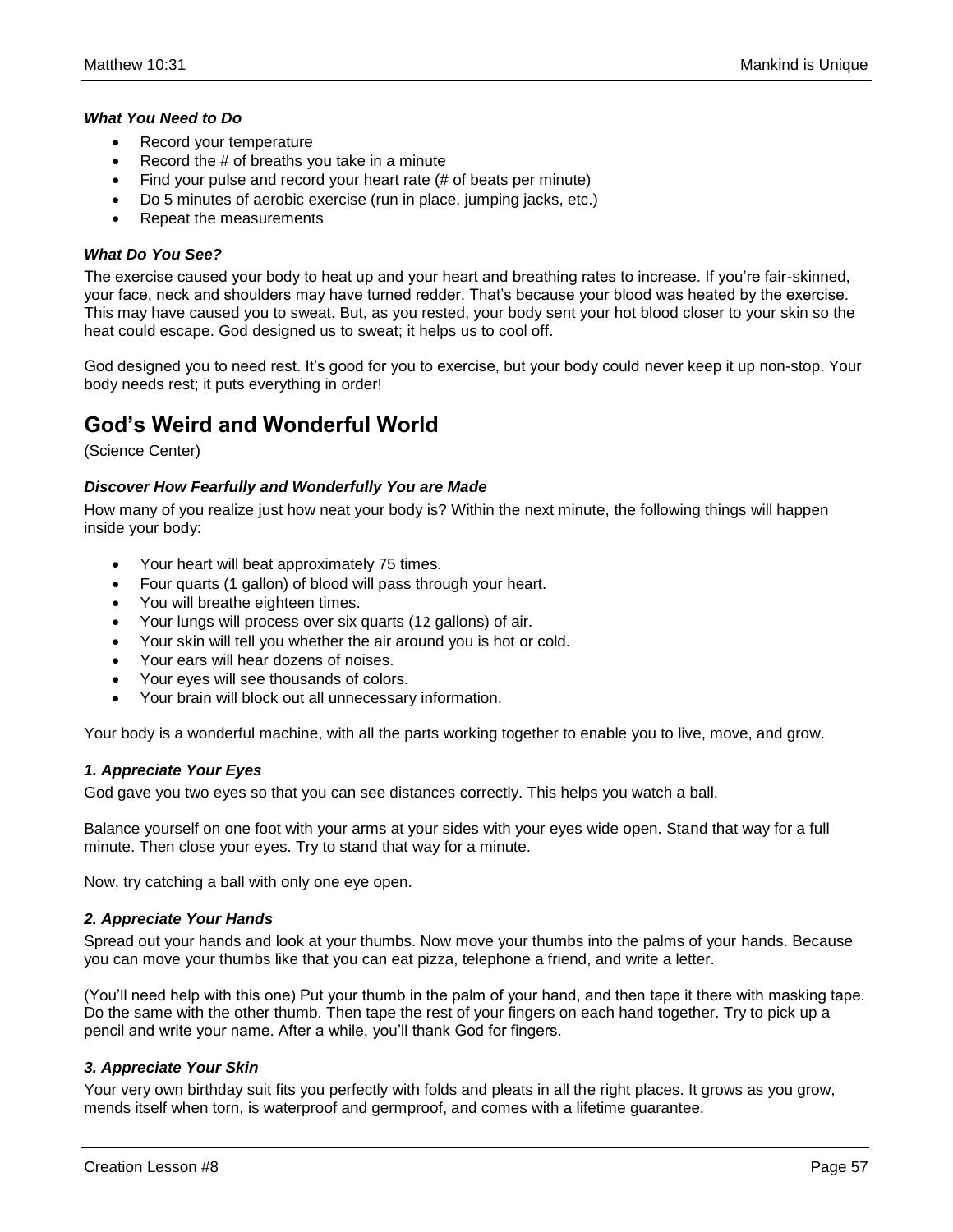### *4. Make Your Own Skin Prints*

Get a soft-lead pencil (#2) and rub it on a paper until you get a dark blob. Pick up a smudge of that blob with your finger. Take a clean piece of sticky tape and put that on your dirty fingertip. Then take the tape off, and lay the tape on a clean piece of paper. Presto C your very own fingerprint!

### *5. How Long Is the Digestive Tract?*

Let's make a model of the digestive tract and see how scientists use models to understand what they're studying.

#### *What You Need*

- Duct tape
- A bread bag
- A small re-closable plastic bag
- A 5 foot vacuum cleaner hose
- A tube from a roll of paper towels
- A 20 foot garden hose or thick piece of rope
- A small travel or gym bag

### *What You Need to Do*

- Start with the re-closable plastic bag. This is the mouth.
- Cut a hole in one corner of the bottom.
- Tape one end of the paper towel tube (the esophagus) to the edges of the hole.
- Tape the other end to the top opening of the bread bag (the stomach).
- Make a small hole in the bottom of the bread bag.
- Tape it to one end of the garden hose (the small intestine).
- Tape the other end of the garden hose to one end of the vacuum cleaner hose (the large intestine).
- Now, starting with the vacuum cleaner hose, stuff the digestive tract into the travel bag (the abdominal cavity).
- Keep going until the bread bag is in the travel bag, leaving the paper towel tube and the "mouth" sticking out.

Having a bit of trouble fitting it all in? The digestive tract is made of very flexible materials that allow them to be packed into a small space.

### *6. Take Your Breath Away*

How much air do you think your lungs can hold? One liter? Five liters? Here's a device that will allow you to find out. It's called a *spirometer*.

### *What You Need*

- A large jar with a lid
- A measuring cup
- A bowl or basin
- A 3-foot piece of tubing (e.g., a piece of garden hose.)
- Masking tape
- A felt marker
- An assistant

### *What You Need to Do*

Pour 2 cups of water into the jar. Attach a small piece of tape to mark the height of the water. Continue adding 2- cup